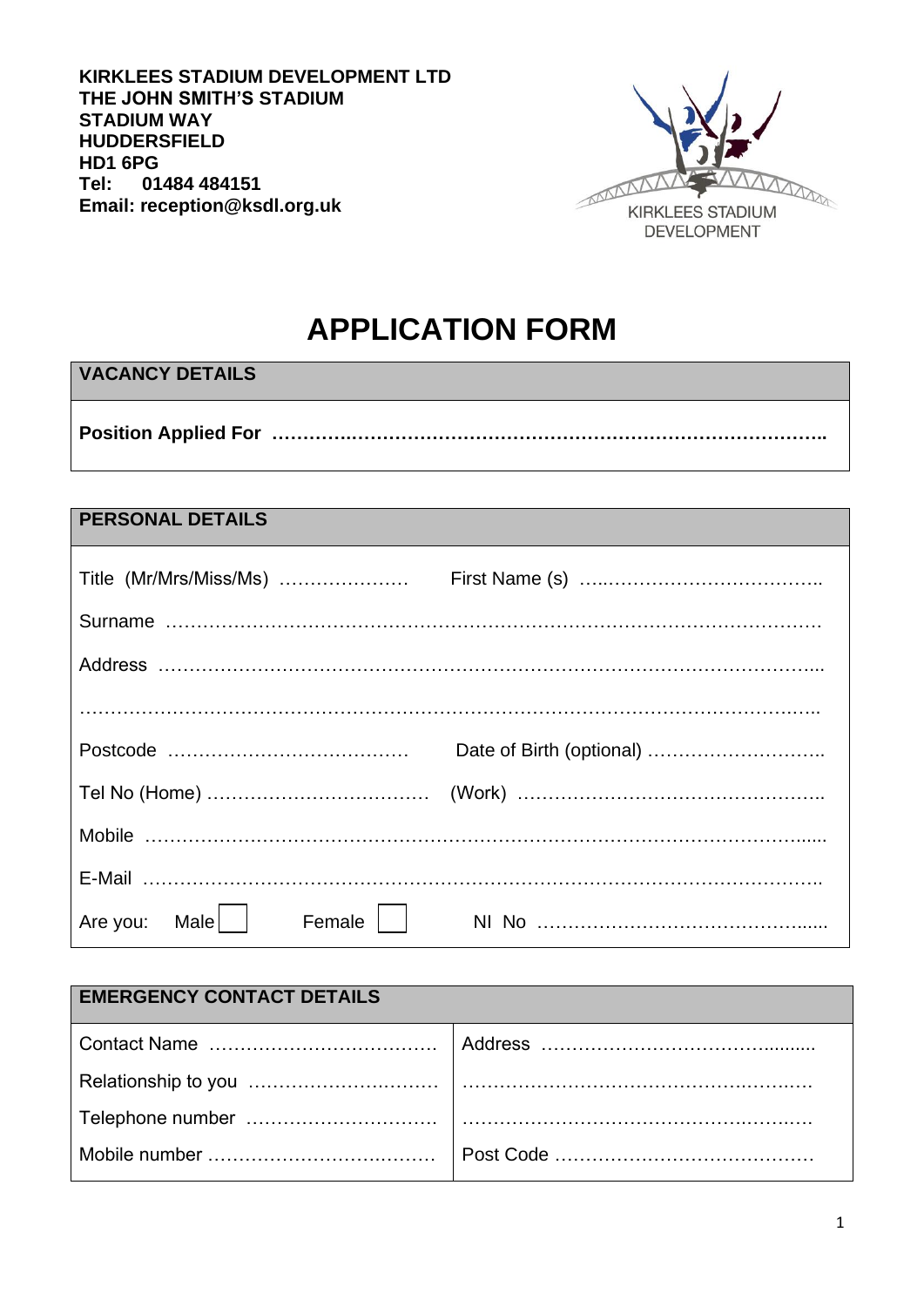**EDUCATION/QUALIFICATIONS – including any Course(s) which you have undertaken which may be relevant to the job, e.g. First Aid**

| <b>Qualifications/Examinations/Courses</b><br><b>Date of Completion</b> | <b>Results/Grade</b><br>(or expected | <b>Membership</b><br>Level | <b>Professional</b><br><b>Association</b> |
|-------------------------------------------------------------------------|--------------------------------------|----------------------------|-------------------------------------------|
|                                                                         | grades)                              |                            |                                           |
|                                                                         |                                      |                            |                                           |
|                                                                         |                                      |                            |                                           |
|                                                                         |                                      |                            |                                           |
|                                                                         |                                      |                            |                                           |
|                                                                         |                                      |                            |                                           |
|                                                                         |                                      |                            |                                           |
|                                                                         |                                      |                            |                                           |
|                                                                         |                                      |                            |                                           |
|                                                                         |                                      |                            |                                           |
|                                                                         |                                      |                            |                                           |
|                                                                         |                                      |                            |                                           |
|                                                                         |                                      |                            |                                           |
|                                                                         |                                      |                            |                                           |
|                                                                         |                                      |                            |                                           |
|                                                                         |                                      |                            |                                           |
|                                                                         |                                      |                            |                                           |
|                                                                         |                                      |                            |                                           |
|                                                                         |                                      |                            |                                           |
|                                                                         |                                      |                            |                                           |
|                                                                         |                                      |                            |                                           |
|                                                                         |                                      |                            |                                           |
|                                                                         |                                      |                            |                                           |
|                                                                         |                                      |                            |                                           |
|                                                                         |                                      |                            |                                           |

| PRESENT/MOST RECENT EMPLOYMENT (if any) |  |
|-----------------------------------------|--|
|                                         |  |
|                                         |  |
|                                         |  |
|                                         |  |
|                                         |  |
|                                         |  |
|                                         |  |
|                                         |  |
|                                         |  |
| Date Left (if applicable)               |  |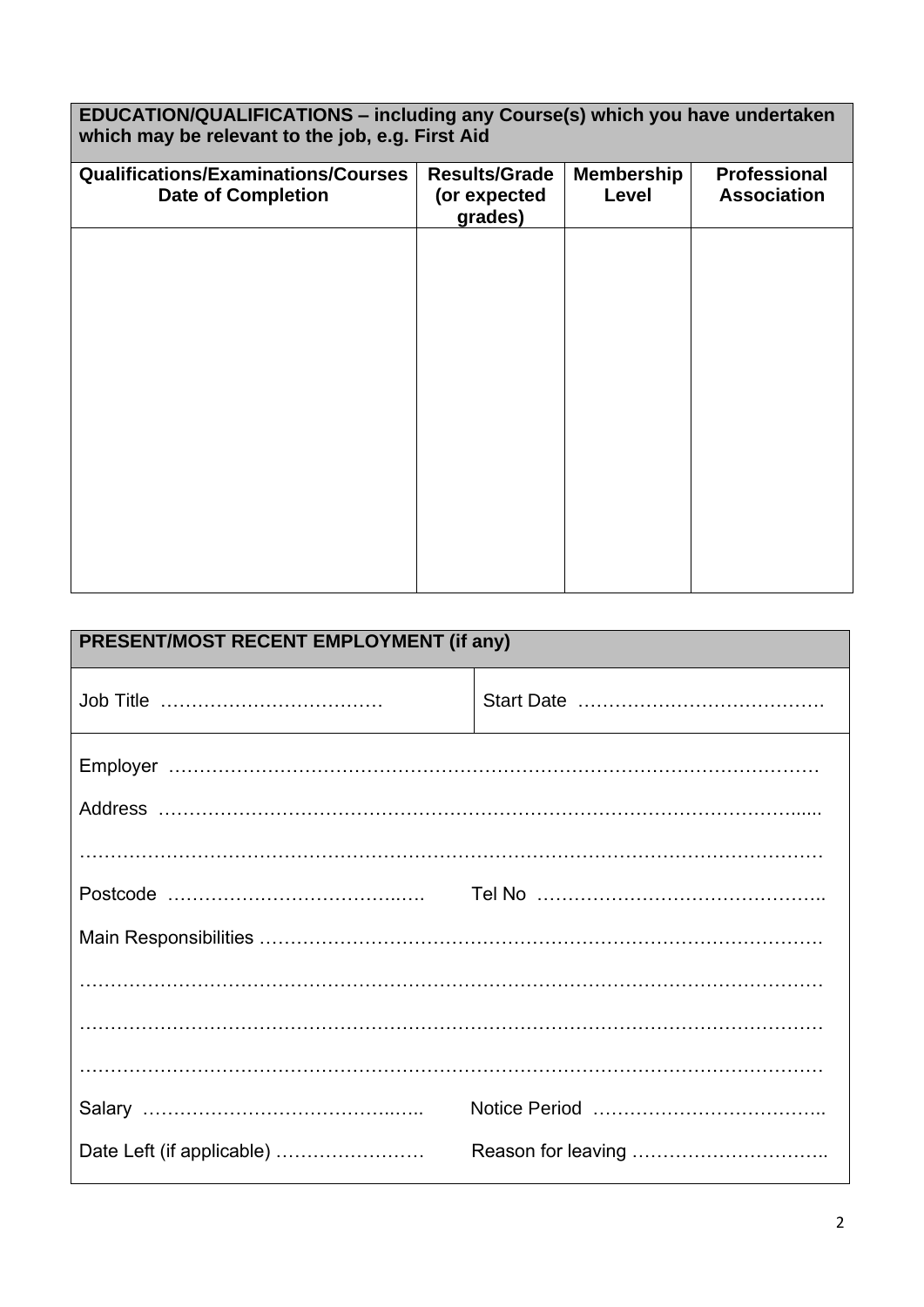| <b>PAST EMPLOYMENT/EXPERIENCE (if any)</b><br>Please include voluntary work or other relevant experience |                              |                          |
|----------------------------------------------------------------------------------------------------------|------------------------------|--------------------------|
| <b>Employer</b>                                                                                          | <b>Job Title and</b>         | <b>Reason for Change</b> |
| <b>Dates From and To</b>                                                                                 | <b>Main Responsibilities</b> |                          |
|                                                                                                          |                              |                          |
|                                                                                                          |                              |                          |
|                                                                                                          |                              |                          |
|                                                                                                          |                              |                          |
|                                                                                                          |                              |                          |
|                                                                                                          |                              |                          |
|                                                                                                          |                              |                          |
|                                                                                                          |                              |                          |
|                                                                                                          |                              |                          |
|                                                                                                          |                              |                          |
|                                                                                                          |                              |                          |
|                                                                                                          |                              |                          |
|                                                                                                          |                              |                          |
|                                                                                                          |                              |                          |
|                                                                                                          |                              |                          |

| <b>GENERAL INFORMATION</b>                                                                                                                                        |      |
|-------------------------------------------------------------------------------------------------------------------------------------------------------------------|------|
| Do you have secondary employment which you would continue with if you were employed<br>by KSDL?                                                                   |      |
| Yes                                                                                                                                                               | No l |
|                                                                                                                                                                   |      |
| Do you have any relatives employed by KSDL?                                                                                                                       |      |
| Yes                                                                                                                                                               | No l |
|                                                                                                                                                                   |      |
| Have you been convicted of a criminal offence either before a civil or military court which is<br>not yet "spent" under the Rehabilitation of Offenders Act 1974? |      |
| Yes                                                                                                                                                               | No l |
|                                                                                                                                                                   |      |
|                                                                                                                                                                   |      |
|                                                                                                                                                                   |      |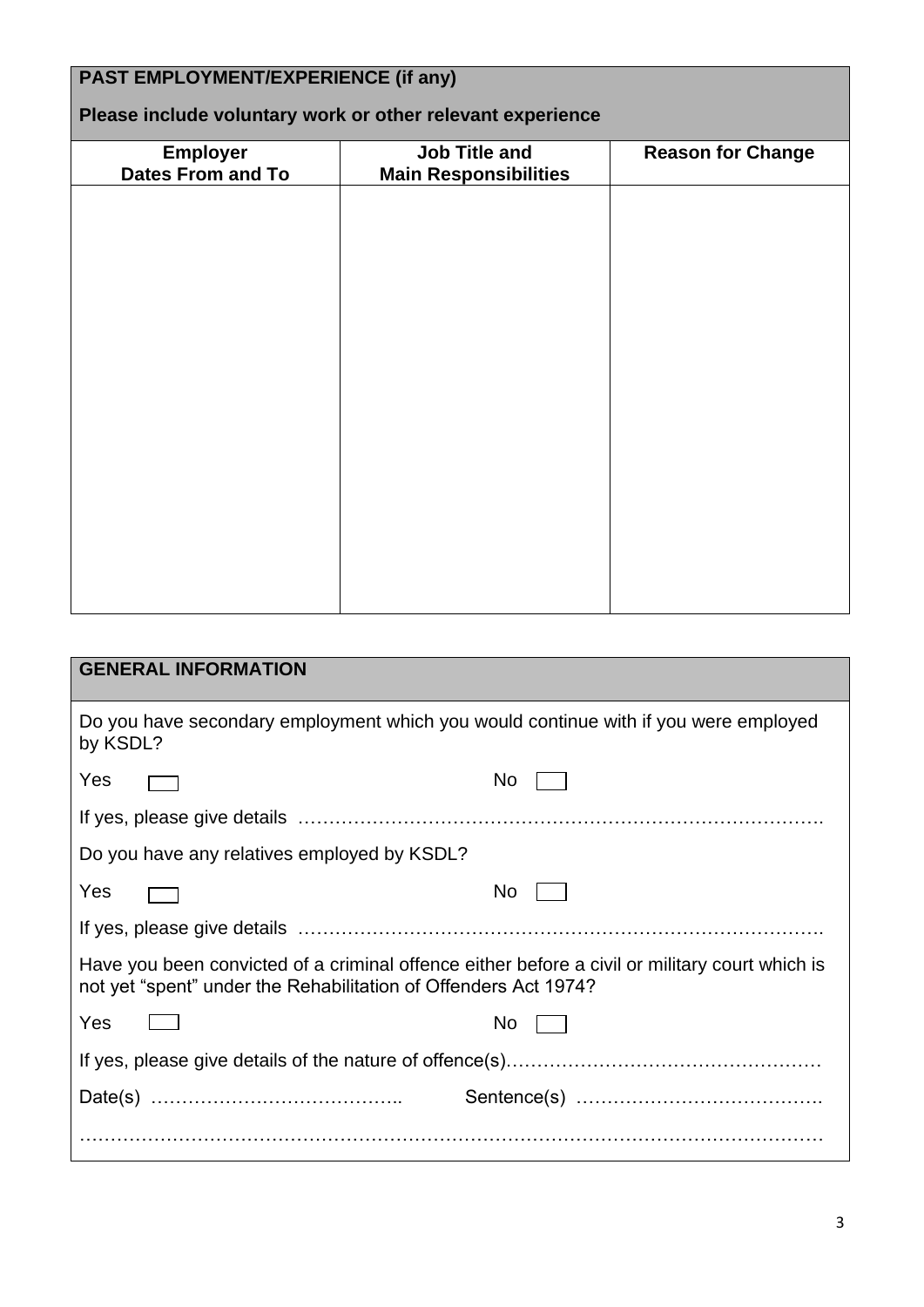# **HOBBIES & INTERESTS**

Please detail any hobbies or interests that you may have which you feel display important information about you, or that you feel may be beneficial to the Company.

## **KNOWLEDGE/EXPERIENCE/SKILLS/QUALIFICATIONS**

Please refer to the Job Description for the role you are applying for and give specific details of how you meet the requirements of the role, which will be used in assessing your suitability for the post.

#### **Relevant Knowledge:**

**Relevant Experience:**

**Relevant Skills:**

**Relevant Qualifications**

Please continue on an additional sheet, if necessary.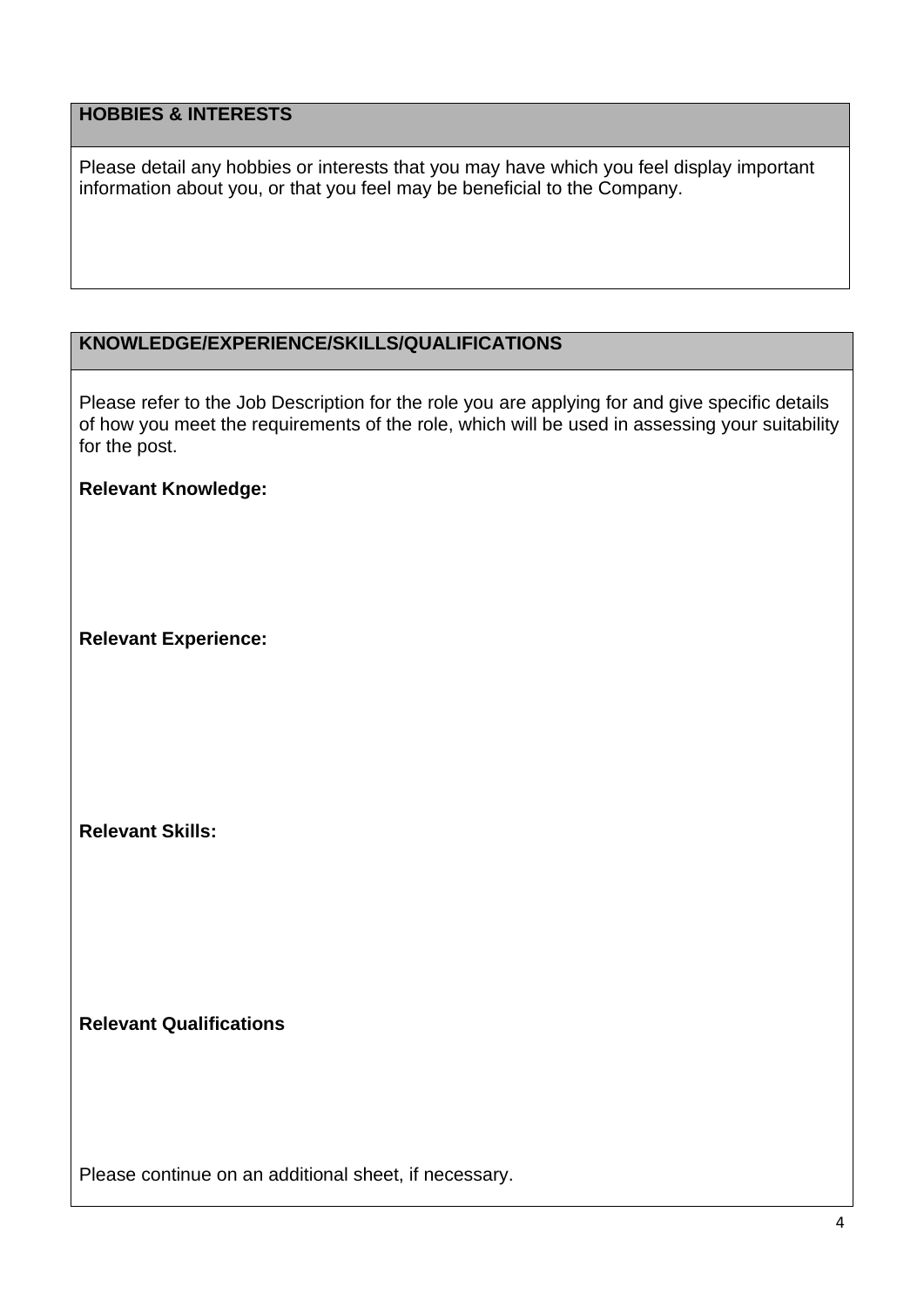| HOW DID YOU LEARN ABOUT THIS VACANCY? E.g. Newspaper, Job Centre, Internet |  |
|----------------------------------------------------------------------------|--|
| <b>etc</b>                                                                 |  |

#### **IMMIGRATION, ASYLUM AND NATIONALITY ACT 2006**

It will be a condition prior to employment that evidence regarding eligibility to work in the United Kingdom is provided. This evidence could include a Birth Certificate, P45, Pay Slip, P60, NI Card or an appropriately endorsed Passport.

Do you need a work permit to take up employment in the UK?

Yes ┌─┐ No

If yes, please state expiry date of visa/work permit: ……………………………………………..

#### **EQUALITY ACT 2010**

Please contact us if you need this application form in an alternative format or if we need to make any adjustments should you be selected for interview.

#### **DATA PROTECTION**

Upon receipt of your application form, KSDL will be the Data Controller of your personal data. KSDL will hold all the information you have given on this application form for legal requirements and for the purposes of personnel administration and statistical analysis.

Your information will be held on a manual file and will also be entered in its current or altered format onto the Company's computerised database. No information may be passed onto a third party unless contracted to KSDL for specific employment services without your express agreement unless required by law.

Your signature below indicates your agreement to the above.

Signed: …………………………………………………